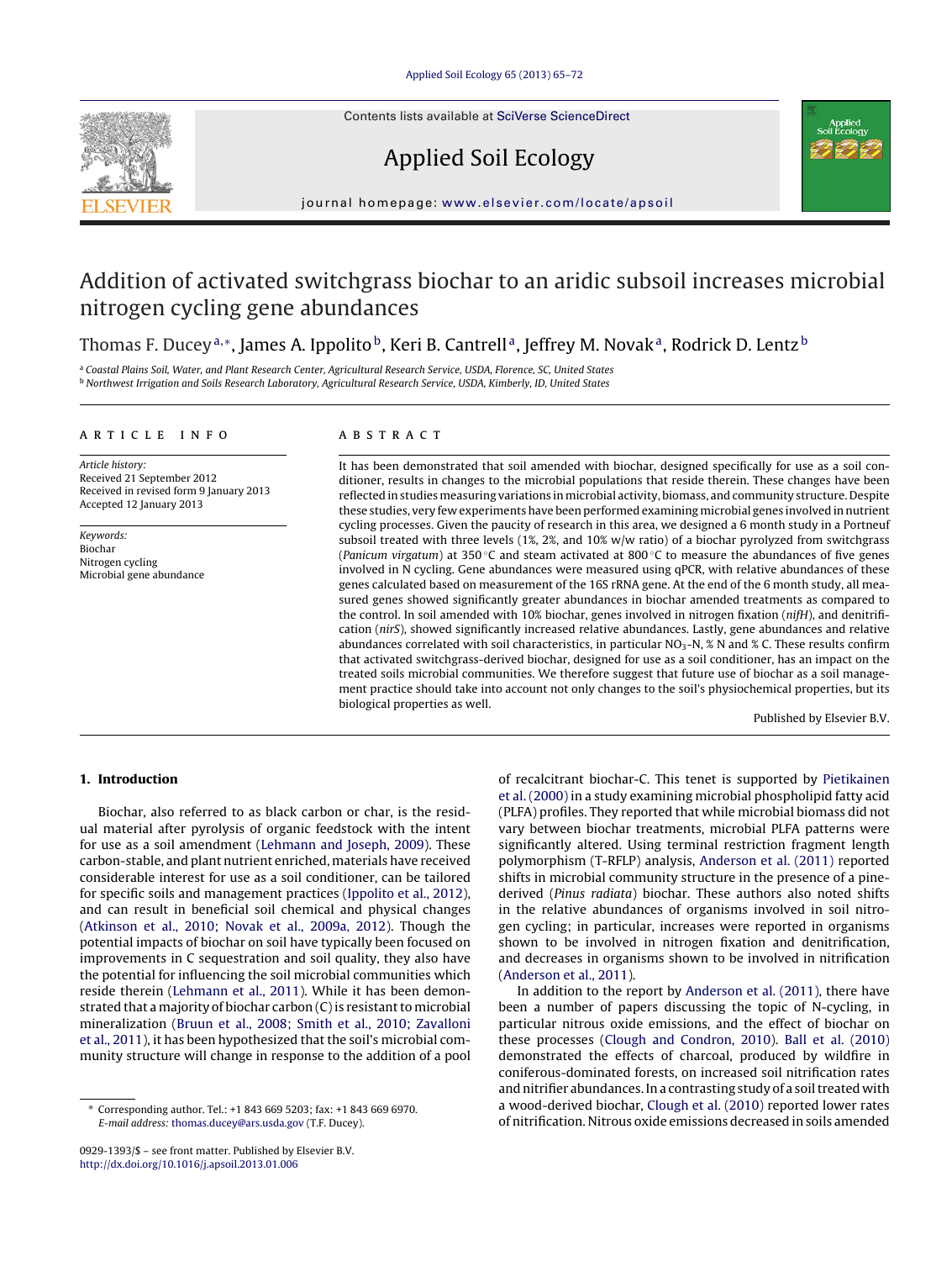<span id="page-1-0"></span>with biochar in studies reported by [Spokas](#page-7-0) et [al.](#page-7-0) [\(2009\)](#page-7-0) and [Spokas](#page-7-0) [and](#page-7-0) [Reicosky](#page-7-0) [\(2009\),](#page-7-0) while [Rondon](#page-7-0) et [al.](#page-7-0) [\(2007\)](#page-7-0) reported increases in nitrogen fixation in soils receiving varying levels of biochar. However, despite these and similar reports, there have been no studies using soils amended with designed biochar, which have sought to quantify the abundance of genes involved in N-cycling.

Understanding the effect of designed biochars on soil microbiology may have a substantial practical impact on our ability to improve the productivity of eroded calcareous soils, whose lack of organic C inhibits microbial activity ([Tarkalson](#page-7-0) et [al.,](#page-7-0) [1998\).](#page-7-0) In this case, the switchgrass biochar employed is one developed specifically for its low pH, which potentially will help neutralize the target soil's alkaline character and further enhance microbial contributions.

Therefore, this study investigates the effect that switchgrass biochar has on genes involved in N-cycling of a calcareous subsoil. We further examined the effect that the physicochemical changes in those amended soils had on altering gene abundances. Our approach was to utilize quantitative Real-Time polymerase chain reaction (qPCR) analysis to measure the abundance of the following five genes involved in N-cycling: (i) nifH, which encodes the iron-containing subunit of nitrogenase, an enzyme which fixes dinitrogen  $(N_2)$  gas to ammonia  $(NH_3)$ ; (ii) amoA, which encodes the active site of ammonia monooxygenase, which oxidizes  $NH<sub>3</sub>$ ; (iii) nirS and nirK, which both encode nitrite reductases, which convert nitrite ( $NO<sub>2</sub>$ ) to nitric oxide ( $NO$ ); and (iv) nosZ, which encodes a nitrous oxide reductase, responsible for degrading nitrous oxide  $(N_2O)$  to  $N_2$ .

## **2. Materials and methods**

## 2.1. Biochar source and preparation

Full maturity switchgrass (Panicum virgatum) was collected from Clemson University Pee Dee Research and Education Center located in Darlington, SC. This material was dried at 40 ◦C and then hammer milled to 6 mm. Hammer milled switchgrass was pyrolyzed and activated using a Lindberg bench furnace equipped with a retort (Lindberg/MPH with retort, Riverside, MI). Details of this system and its controls can be found elsewhere [\(Cantrell](#page-7-0) [and](#page-7-0) [Martin,](#page-7-0) [2012\).](#page-7-0) Approximately 1300 g of switchgrass (moisture content of 8.8%) at a time was pyrolyzed under  $N_2$  gas and steam activated concurrently according to the schedule listed in Table 1. Steam activation involved injecting water at 5 ml min<sup>-1</sup> using a peristaltic pump into the  $N_2$  gas flow entering the heated retort. After retort cool down, samples were allowed to cool to room temperature overnight. Activated samples were not post-treated with an acid wash. Activated biochar recovery was the percentage weight ratio of activated biochar mass to feedstock mass. Surface area was measured in duplicate by  $N_2$  adsorption isotherms at 77 K using a Nova 2000 surface area analyzer (Quantachrome Corp., Boynton Beach, FL). Specific surface areas were determined from adsorption isotherms using the Brunauer, Emmett, and Teller (BET) equation [\(Brunauer](#page-7-0) et [al.,](#page-7-0) [1938\).](#page-7-0) Biochar pH was determined in deionized water at a 1% (w/v) ratio following shaking at 200 rpm for 24 h ([Novak](#page-7-0) et [al.,](#page-7-0) [2009b\).](#page-7-0) Biochar electrical conductivity (EC) was determined using a saturated paste extraction ([Rhoades,](#page-7-0) [1996\).](#page-7-0)

|--|--|

Biochar preparation conditions.

## **Table 2**

| Biochar and subsoil characteristics. |  |
|--------------------------------------|--|
|--------------------------------------|--|

| Property                | Units              | Biochar           | Subsoil         |
|-------------------------|--------------------|-------------------|-----------------|
| Recovery                | $\%$ db            | $27.2 \pm 0.2$    | ND <sup>a</sup> |
| <b>BET</b> surface area | $m^2 g^{-1}$       | $218.7 \pm 39.9$  | ND.             |
| Micropore area          | $m^2 g^{-1}$       | $126.4 \pm 50.5$  | ND.             |
| Micropore volume        | $\rm cm^3\,g^{-1}$ | $0.059 \pm 0.024$ | ND.             |
| Ash                     | % (dry basis)      | $5.86 \pm 0.01$   | ND.             |
| pH                      |                    | 5.8               | 7.6             |
| EC                      | $dS m^{-1}$        | 0.70              | 0.77            |
| $NH4-N$                 | $mg\,kg^{-1}$      | 8.2               | 0.6             |
| $NO3-N$                 | $mg\,kg^{-1}$      | 2.6               | 18.1            |
| Total C                 | %                  | 88.0              | 3.53            |
| <b>Total N</b>          | %                  | 0.68              | 0.08            |

<sup>a</sup> ND = not determined.

Biochar total C and N were determined by dry combustion ([Nelson](#page-7-0) [and](#page-7-0) [Sommers,](#page-7-0) [1996\)](#page-7-0) using a Flash EA 1112 CN Elemental Analyzer (CE Elantech, Inc., Lakewood, NJ), and biochar nitrate-nitrogen  $(NO<sub>3</sub>-N)$  and ammonium-nitrogen  $(NH<sub>4</sub>-N)$  were determined using a 2 M KCl extract([Mulvaney,](#page-7-0) [1996\).](#page-7-0) Biochar physico-chemical characteristics are presented in Table 2.

#### 2.2. Soil characterization

Subsoil was obtained from the edge of a field from a site located 1.7 km southwest of Kimberly, Idaho (42◦31 N, 114◦22 W) with a mean elevation and annual precipitation of 1190 m and 251 mm. Soil at the site was classified as Portneuf (coarse-silty, mixed, superactive, mesic Durinodic Xeric Haplocalcid) and is extensive in southern Idaho, occupying approximately 117,000 hectares ([USDA-](#page-7-0)NRCS, [2011\).](#page-7-0) The site was developed and utilized for eroded soil experiments as described by [Robbins](#page-7-0) et [al.](#page-7-0) [\(1997,](#page-7-0) [2000\)](#page-7-0) and [Lentz](#page-7-0) et [al.](#page-7-0) [\(2011\)](#page-7-0) whereby the topsoil (0–30 cm) was removed. The top 30 cm of exposed subsoil was collected, air-dried, and passed through a 2-mm sieve. Soil characteristics were measured using the same methods as for the biochar. Soil chemical characteristic data are presented in Table 2.

#### 2.3. Soil-biochar incubation

The effect of switchgrass biochar to exposed subsoil was investigated during a 6 month incubation study. Treatments consisted of either 0, 1, 2, or 10% rates of biochar application to soil (w:w). Soil (300 g) and biochar mixtures were placed in square 8 cm<sup>3</sup> plastic pots lined with plastic to prevent leaching, placed in a growth chamber set at 22 ◦C and 30% humidity, and watered twice per week with reverse osmosis water to 80% of field capacity. Pots were destructively sampled at 1, 2, 3, 4, 5, and 6 month intervals; four replicates per treatment were utilized for each time step for a total of 96 pots. Prior to destructively sampling, pot weights were recorded and soil moisture content (by weight) was determined.

#### 2.4. DNA extraction

Two DNA extractions – for a total of 48 – were performed for each soil treatment per month, based on odd (1 and 3) and even (2 and 4) numbering of quadruplicate soil replicates. A total of 4 g of

| <b>Stages</b> | Ramp ( $\degree$ C min <sup>-1</sup> | Temperature $(°C)$ | Hold time (min) | $N_2$ flow (Lmin <sup>-1)</sup> | Water flow (ml min <sup>-1</sup> ) |
|---------------|--------------------------------------|--------------------|-----------------|---------------------------------|------------------------------------|
| Purge         |                                      | 200                | 30              |                                 | $\qquad \qquad -$                  |
| Pyrolysis     | 2.5                                  | 350                | 120             |                                 | $\qquad \qquad -$                  |
| Activation    |                                      | 800                | 180             |                                 |                                    |
| Cool down     | $-2.5$                               | 100                |                 |                                 | $\overline{\phantom{a}}$           |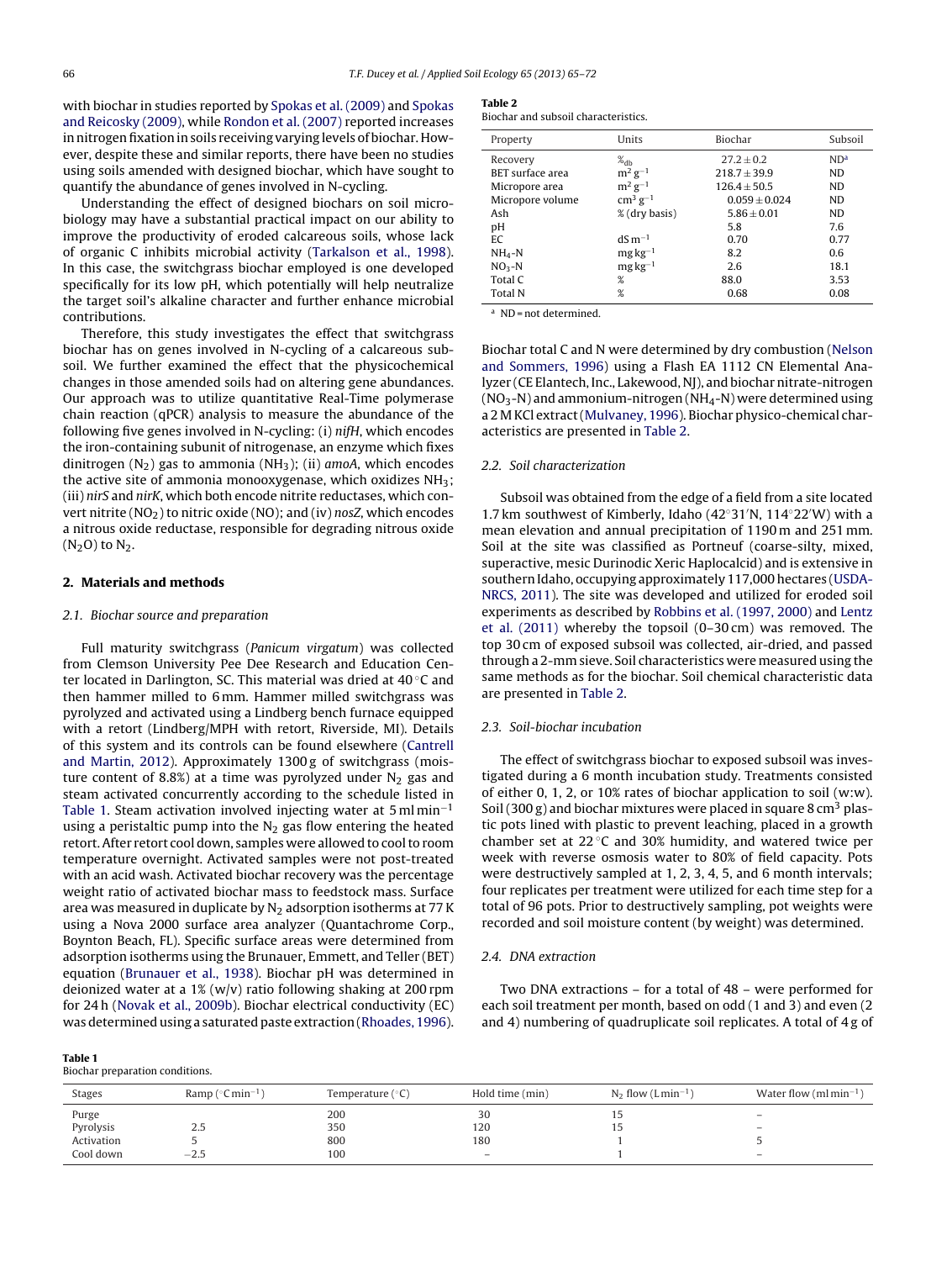| Table 3                     |  |  |
|-----------------------------|--|--|
| Primers used in this study. |  |  |

| Primers    | Sequence $(5'-3')$             | Target           | $T_{\rm m}^{\rm a}$ | Product length | Reaction $T_m$ | Efficiency |
|------------|--------------------------------|------------------|---------------------|----------------|----------------|------------|
| $amoA-1F$  | GGGGTTTCTACTGGTGGT             | amoA             | 54.1 $\degree$ C    | 491 bp         | $54^{\circ}$ C | 1.92       |
| amoAr NEW  | <b>CCCCTCBGSAAAVCCTTCTTC</b>   |                  | 58.8 °C             |                |                |            |
| cd3aF_nirS | <b>GTSAACGTSAAGGARACSGG</b>    | nir.S            | 57.1 $\degree$ C    | 425 bp         | $55^{\circ}$ C | 1.97       |
| R3cd_nirS  | <b>GASTTCGGRTGSGTCTTGA</b>     |                  | 55.8 $\degree$ C    |                |                |            |
| 1F_nirK    | GGMATGGTKCCSTGGCA              | nirK             | 58.0 $\degree$ C    | 516 bp         | 53 $\degree$ C | 1.92       |
| nirK5R     | <b>GCCTCGATCAGRTTRTGG</b>      |                  | 52.8 $\degree$ C    |                |                |            |
| nosZF      | <b>CGYTGTTCMTCGACAGCCAG</b>    | nosZ             | 58.6 $°C$           | 453 bp         | $55^{\circ}$ C | 1.90       |
| nosZ-1622R | <b>CGSACCTTSTTGCCSTYGCG</b>    |                  | 63.1 °C             |                |                |            |
| PolF       | <b>TGCGATCCSAATGCBGACTC</b>    | nifH             | 55.9 $\degree$ C    | 360 bp         | $55^{\circ}$ C | 1.99       |
| PolR       | <b>ATSGCCATCCTYTCRCCGGA</b>    |                  | 57.9 $\degree$ C    |                |                |            |
| 515F       | <b>TGCCAGCAGCCGCGGTAA</b>      | 16S v4-v5 region | $63.3 \degree C$    | 412 bp         | $55^{\circ}$ C | 1.99       |
| 927R       | <b>CTTGTGCGGGCCCCCGTCAATTC</b> |                  | $65.1^{\circ}$ C    |                |                |            |

 $a$  T<sub>m</sub>, melting temperature.

soil were combined to form the composite samples and mixed thoroughly. From each composite soil sample, a total of 0.5 g of soil was used for microbial DNA extraction using a PowerLyzer PowerSoil DNA Isolation kit (MO Bio Laboratories, Inc., Carlsbad, CA), according to manufacturer specifications. DNA concentration and purity were determined by 260/280 nm and 260/230 nm measurements using a Nanodrop spectrophotometer (Nanodrop Technologies, Wilmington, DE).

## 2.5. Quantitative Real-Time polymerase chain reaction (qPCR) assays

All qPCR assays were run on a Lightcycler 480 Real Time PCR System (Roche Diagnostics, Indianapolis, IN). Primers used in these assays were synthesized by Integrated DNA Technologies (Coralville, IA) and are listed in Table 3. Assays were carried out using SYBR GreenER qPCR SuperMix (Invitrogen, Carlsbad, CA) in a total reaction volume of 25  $\mu$ L as previously described [\(Ducey](#page-7-0) et [al.,](#page-7-0) [2011\).](#page-7-0) Final reaction concentrations of reagents consisted of  $1\times$ SYBR GreenER qPCR SuperMix, 200 nM each of forward and reverse primers (Table 3), and 1  $\mu$ L of a 1:100 dilution of DNA template. The qPCR conditions were conducted as follows: (i) an initial denaturation at 95 ◦C for 5 min; (ii) 50 cycles of denaturation at 95 ◦C for 30 s, the appropriate annealing temperature for 30 s (Table 3), and elongation at 72  $\degree$ C for 30 s; (iii) melting curve analysis to confirm amplification product specificity. Fluorescent measurements were taken during the annealing phase of each cycle. All qPCR assays included negative controls without template, as well as reactions containing between  $10^1$  and  $10^9$  DNA copies to generate standard curves and calculate amplification efficiencies according to the equation:  $E = 10^{[-1/slope]}$  ([Pfaffl,](#page-7-0) [2001\).](#page-7-0) DNA standards consisted of linearized plasmids carrying the appropriate target gene ([Hou](#page-7-0) et [al.,](#page-7-0) [2010\),](#page-7-0) which were sequenced to confirm their identity and primer binding site. Each assay was performed in triplicate, with triplicate measurements for each sample.

## 2.6. Statistics

Prior to statistical analysis, gene abundances were normalized to the amount of DNA collected per sample and  $log_{10}$  transformed. Gene abundances were likewise corrected for gene copy per organ-ism: 1 copy per organism for nifH, nirK, nirS, and nosZ ([Hall](#page-7-0) et [al.,](#page-7-0) [2008;](#page-7-0) [Kandeler](#page-7-0) et [al.,](#page-7-0) [2006\);](#page-7-0) 2 copies per organism for amoA [\(Chain](#page-7-0) et [al.,](#page-7-0) [2003\);](#page-7-0) and 3.6 copies per organism for the 16S rRNA gene ([Klappenbach](#page-7-0) et [al.,](#page-7-0) [2001\).](#page-7-0) Relative abundances (from non-log transformed qPCR values) were calculated for each sample as a ratio of the abundance of each N-cycling gene to 16S rRNA gene abundance. Effects of biochar on gene abundances, relative abundances, and soil characteristics were analyzed using Duncan's multiple range test in SAS version 9.2 (SAS Institute, Cary, NC). Correlation and regression analyses, using gene and relative abundance values from each DNA extraction ( $n = 48$ ), was performed in SAS. Prior to statistical analysis for NH4-N, non-detectable levels were adjusted to 0.002 mg kg<sup>-1</sup> to account for the minimum detection limit of the assay. Month to month comparisons of soil characteristics were performed using Student's t-test in Excel 2010 (Microsoft Corporation, Redmond, WA) outfitted with the Analyse-it (Analyse-it Software, Ltd., Leeds, UK) plugin.

## **3. Results**

## 3.1. Soil characteristics after biochar addition

The study was conducted with a Portneuf soil collected from the B horizon of the soil profile near the Kimberly, Idaho. This soil was amended with an activated switchgrass biochar such that soils contained 1%, 2%, or 10% (w/w) biochar. For the purposes of this conducted study, all use of the word biochar refers to this activated switchgrass biochar. Soils characteristics were compared both temporally (month 1 versus month 6) and based on the rate of biochar amendment; all values and statistical comparisons can be found in [Table](#page-3-0) 4.

Over the course of the 6 month study, there were significant changes in several soil characteristics, some of which could be attributed to the biochar amendment. Soil electrical conductivity (EC) values increased over the course of the study; however the increase was less severe in the soils amended with biochar indicating that biochar may help retard soil salinity by potentially sequestering salts. Levels of  $NH<sub>4</sub>-N$  were undetectable by the end of the study, however in the first month of the study soils receiving biochar showed a significant decrease. Temporally, NO3- N levels increased in the control soil but trended downward in all three biochar amendments. Additionally, this reduction of  $NO<sub>3</sub>-N$ had a linear relationship with increasing biochar application rate  $(r^2 = 0.85; P < 0.0001)$ .

While a majority of soil characteristics saw temporal fluctuations within treatment, overall percentages between months 1 and 6 of soil nitrogen (% N) and carbon (% C) remained constant. Instead, % N and % C were primarily affected by rate of biochar addition. An increase in % N was seen with the 10% biochar amendment rate. For % C, increases were seen with 1%, 2%, and 10% biochar amendment rates.

### 3.2. Abundances of microbial genes involved in nitrogen cycling

Measurement of the 16S rRNA gene revealed an increase in gene abundance that coincided with biochar amendment rate [\(Fig.](#page-3-0) 1). A 6 month average of soils receiving biochar revealed 44%, 86%, and 136% increases of microbial 16S rRNA gene abundance over control soils (0% biochar addition) for 1%, 2%, and 10% biochar amendment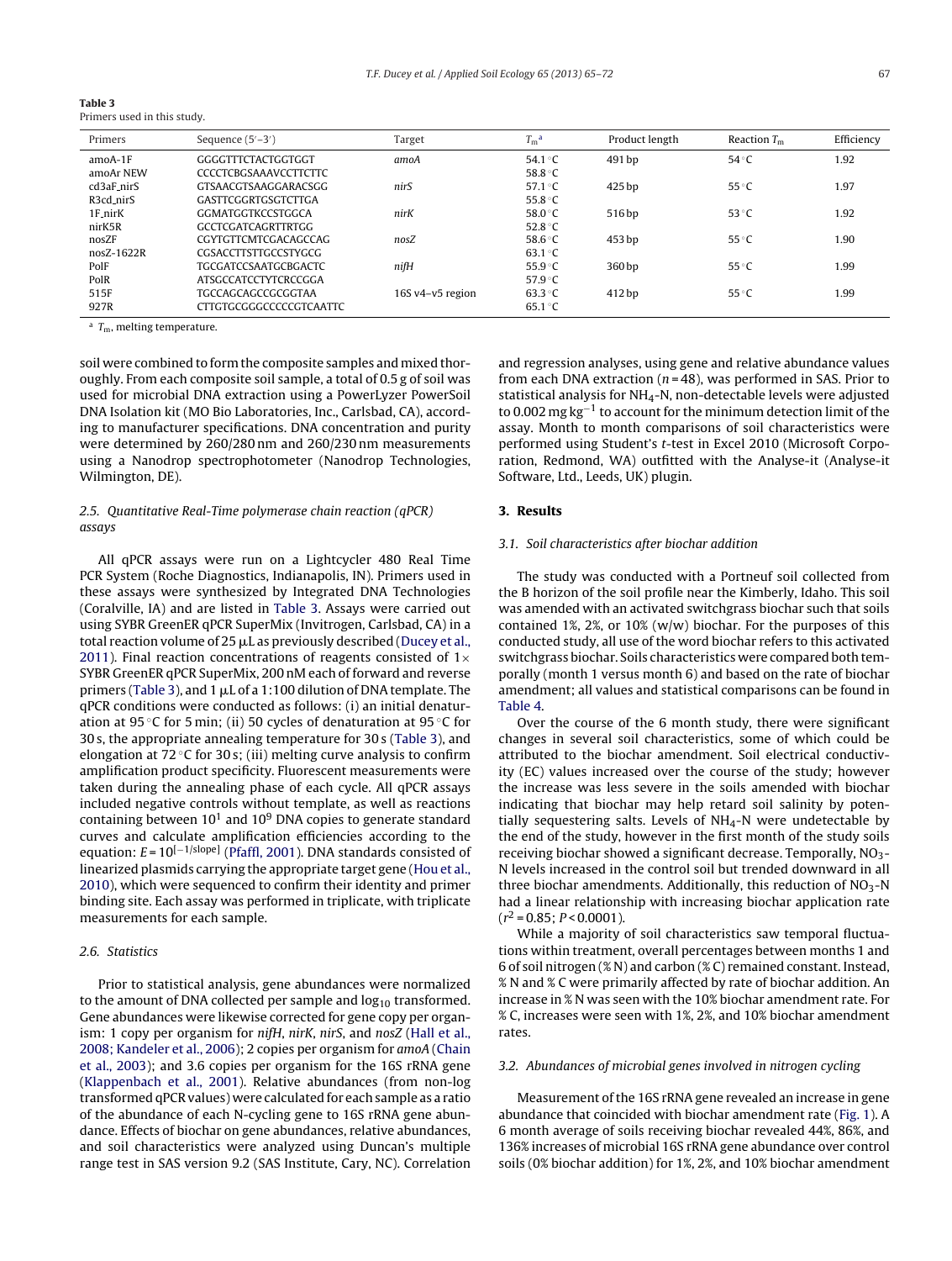<span id="page-3-0"></span>

| Table 4                                                            |  |
|--------------------------------------------------------------------|--|
| Soil characteristics at months 1 and 6 following biochar addition. |  |

| 0% Biochar<br>1% Biochar<br>2% Biochar<br>10% Biochar<br>рH<br>Month 1<br>$8.7(0.1)^{\dagger} a^{\ddagger}$<br>8.6(0.1) b<br>8.5(0.1) b<br>8.4(0.1)c<br>$7.8(0.0)$ a<br>$7.9(0.1)$ a<br>7.8(0.1) a<br>Month 6<br>$7.8(0.1)$ a<br>$0.0001$ <sup>§</sup><br>0.003<br>< 0.0001<br>0.005<br>$EC$ (dS m <sup>-1</sup> )<br>Month 1<br>$0.15(0.01)$ a<br>$0.24(0.05)$ b<br>0.26(0.05) b<br>0.23(0.03) b<br>$0.50(0.08)$ d<br>$1.04(0.03)$ a<br>0.83(0.09) b<br>0.67(0.02)c<br>Month 6<br>< 0.0001<br>0.003<br>0.0008<br>0.01<br>$NH_4-N$ (mg kg <sup>-1</sup> )<br>Month 1<br>1.4(0.2) a<br>$1.2(0.2)$ ab<br>0.8(0.1) b<br>0.9(0.5) b<br>ND <sup>1</sup> (0.0) a<br>$ND(0.0)$ a<br>$ND(0.0)$ a<br>$ND(0.0)$ a<br>Month 6<br>0.0004<br>0.001<br>0.002<br>0.05<br>$NO_3-N$ (mg $kg^{-1}$ )<br>Month 1<br>93.1 (7.4) ab<br>$111.5(36.5)$ a<br>73.2(5.5)b<br>8.0(2.1)c<br>$113.0(14.4)$ a<br>73.5 (12.5) b<br>59.2 $(5.1)$ b<br>0.7(0.2)c<br>Month 6<br>0.04<br>0.01<br>ns<br>ns<br>%N<br>$0.09(0.00)$ a<br>Month 1<br>0.09(0.01)a<br>0.10(0.00) a<br>$0.13(0.00)$ b<br>$0.09(0.01)$ a<br>$0.10(0.00)$ a<br>$0.10(0.00)$ a<br>$0.14(0.01)$ b<br>Month 6<br>ns<br>ns<br>ns<br>ns<br>%C<br>Month 1<br>$2.94(0.06)$ a<br>3.44(0.03) b<br>$3.78(0.09)$ c<br>7.53 (0.14) d<br>$3.04(0.04)$ a<br>$3.51(0.07)$ ab<br>3.98(0.03) b<br>7.91(0.81)c<br>Month <sub>6</sub><br>0.03<br>ns<br>ns<br>ns |  |  |  |
|---------------------------------------------------------------------------------------------------------------------------------------------------------------------------------------------------------------------------------------------------------------------------------------------------------------------------------------------------------------------------------------------------------------------------------------------------------------------------------------------------------------------------------------------------------------------------------------------------------------------------------------------------------------------------------------------------------------------------------------------------------------------------------------------------------------------------------------------------------------------------------------------------------------------------------------------------------------------------------------------------------------------------------------------------------------------------------------------------------------------------------------------------------------------------------------------------------------------------------------------------------------------------------------------------------------------------------------------------------------------------------|--|--|--|
|                                                                                                                                                                                                                                                                                                                                                                                                                                                                                                                                                                                                                                                                                                                                                                                                                                                                                                                                                                                                                                                                                                                                                                                                                                                                                                                                                                                 |  |  |  |
|                                                                                                                                                                                                                                                                                                                                                                                                                                                                                                                                                                                                                                                                                                                                                                                                                                                                                                                                                                                                                                                                                                                                                                                                                                                                                                                                                                                 |  |  |  |
|                                                                                                                                                                                                                                                                                                                                                                                                                                                                                                                                                                                                                                                                                                                                                                                                                                                                                                                                                                                                                                                                                                                                                                                                                                                                                                                                                                                 |  |  |  |
|                                                                                                                                                                                                                                                                                                                                                                                                                                                                                                                                                                                                                                                                                                                                                                                                                                                                                                                                                                                                                                                                                                                                                                                                                                                                                                                                                                                 |  |  |  |
|                                                                                                                                                                                                                                                                                                                                                                                                                                                                                                                                                                                                                                                                                                                                                                                                                                                                                                                                                                                                                                                                                                                                                                                                                                                                                                                                                                                 |  |  |  |
|                                                                                                                                                                                                                                                                                                                                                                                                                                                                                                                                                                                                                                                                                                                                                                                                                                                                                                                                                                                                                                                                                                                                                                                                                                                                                                                                                                                 |  |  |  |
|                                                                                                                                                                                                                                                                                                                                                                                                                                                                                                                                                                                                                                                                                                                                                                                                                                                                                                                                                                                                                                                                                                                                                                                                                                                                                                                                                                                 |  |  |  |
|                                                                                                                                                                                                                                                                                                                                                                                                                                                                                                                                                                                                                                                                                                                                                                                                                                                                                                                                                                                                                                                                                                                                                                                                                                                                                                                                                                                 |  |  |  |
|                                                                                                                                                                                                                                                                                                                                                                                                                                                                                                                                                                                                                                                                                                                                                                                                                                                                                                                                                                                                                                                                                                                                                                                                                                                                                                                                                                                 |  |  |  |
|                                                                                                                                                                                                                                                                                                                                                                                                                                                                                                                                                                                                                                                                                                                                                                                                                                                                                                                                                                                                                                                                                                                                                                                                                                                                                                                                                                                 |  |  |  |
|                                                                                                                                                                                                                                                                                                                                                                                                                                                                                                                                                                                                                                                                                                                                                                                                                                                                                                                                                                                                                                                                                                                                                                                                                                                                                                                                                                                 |  |  |  |
|                                                                                                                                                                                                                                                                                                                                                                                                                                                                                                                                                                                                                                                                                                                                                                                                                                                                                                                                                                                                                                                                                                                                                                                                                                                                                                                                                                                 |  |  |  |
|                                                                                                                                                                                                                                                                                                                                                                                                                                                                                                                                                                                                                                                                                                                                                                                                                                                                                                                                                                                                                                                                                                                                                                                                                                                                                                                                                                                 |  |  |  |
|                                                                                                                                                                                                                                                                                                                                                                                                                                                                                                                                                                                                                                                                                                                                                                                                                                                                                                                                                                                                                                                                                                                                                                                                                                                                                                                                                                                 |  |  |  |
|                                                                                                                                                                                                                                                                                                                                                                                                                                                                                                                                                                                                                                                                                                                                                                                                                                                                                                                                                                                                                                                                                                                                                                                                                                                                                                                                                                                 |  |  |  |
|                                                                                                                                                                                                                                                                                                                                                                                                                                                                                                                                                                                                                                                                                                                                                                                                                                                                                                                                                                                                                                                                                                                                                                                                                                                                                                                                                                                 |  |  |  |
|                                                                                                                                                                                                                                                                                                                                                                                                                                                                                                                                                                                                                                                                                                                                                                                                                                                                                                                                                                                                                                                                                                                                                                                                                                                                                                                                                                                 |  |  |  |
|                                                                                                                                                                                                                                                                                                                                                                                                                                                                                                                                                                                                                                                                                                                                                                                                                                                                                                                                                                                                                                                                                                                                                                                                                                                                                                                                                                                 |  |  |  |
|                                                                                                                                                                                                                                                                                                                                                                                                                                                                                                                                                                                                                                                                                                                                                                                                                                                                                                                                                                                                                                                                                                                                                                                                                                                                                                                                                                                 |  |  |  |
|                                                                                                                                                                                                                                                                                                                                                                                                                                                                                                                                                                                                                                                                                                                                                                                                                                                                                                                                                                                                                                                                                                                                                                                                                                                                                                                                                                                 |  |  |  |
|                                                                                                                                                                                                                                                                                                                                                                                                                                                                                                                                                                                                                                                                                                                                                                                                                                                                                                                                                                                                                                                                                                                                                                                                                                                                                                                                                                                 |  |  |  |
|                                                                                                                                                                                                                                                                                                                                                                                                                                                                                                                                                                                                                                                                                                                                                                                                                                                                                                                                                                                                                                                                                                                                                                                                                                                                                                                                                                                 |  |  |  |
|                                                                                                                                                                                                                                                                                                                                                                                                                                                                                                                                                                                                                                                                                                                                                                                                                                                                                                                                                                                                                                                                                                                                                                                                                                                                                                                                                                                 |  |  |  |
|                                                                                                                                                                                                                                                                                                                                                                                                                                                                                                                                                                                                                                                                                                                                                                                                                                                                                                                                                                                                                                                                                                                                                                                                                                                                                                                                                                                 |  |  |  |
|                                                                                                                                                                                                                                                                                                                                                                                                                                                                                                                                                                                                                                                                                                                                                                                                                                                                                                                                                                                                                                                                                                                                                                                                                                                                                                                                                                                 |  |  |  |

*Mean, with standard deviation in parentheses (* $n = 4$ *).* 

*‡* Lowercase letters denote significant differences between biochar treatments (P < 0.05, Duncan's multiple range test).

 $$$  Values denote statistical significance (P) between months (ns = not significant). ¶ ND = not detected.

soils, respectively. After 1 month, 16S rRNA gene abundances were already significantly elevated in the 10% biochar amended soils, and remained so throughout the course of the study. The 1% and 2% biochar amended soils were significantly greater than the control soil after 1 month, however did not significantly separate from each other until month 2 of the study. The degree of separation between these two amended soil treatments continued to increase until at month 6 there was 48.8% more 16S rRNA gene copies per gram of soil in the 2% biochar amended soils  $(5.12 \times 10^9)$  as compared to the 1% biochar amended soils  $(3.44 \times 10^9)$ .

Gene abundance of nifH followed a pattern very similar to the 16S rRNA gene. Analysis after 1 month of incubation revealed significant increases of nifH gene abundances for all biochar amended soils as compared to the control [\(Fig.](#page-4-0) 2A). Additionally, 10%



Fig. 1. Copies per gram of soil ( $log_{10}$  transformed) of the bacterial 16S rRNA gene measured in soils incubated with switchgrass biochar. Biochar was added to soil on a w/w basis, and abundances were measured by quantitative polymerase chain reaction. Statistically similar measurements ( $P > 0.05$ ) are boxed together.

biochar amended soils showed a significant increase from the other treatments. Like the 16S rRNAgene,the 1% and 2% biochar amended soils did not demonstrate a statistically significant difference until month 2 of the study. Overall, biochar amendment had a greater impact on nifH gene abundances than it did for the 16S rRNA gene, with 6 month average increases of 88%, 231% and 511% for 1%, 2%, and 10% biochar amendment, respectively. This disparity between treatments reached its peak at month 6, where 10% biochar amended soil had 793% more nifH gene copies than the control soil.

Examination of amoA gene abundances in response to biochar amendment shows a very different picture as compared to nifH. With the exception of the 2% biochar amended treatment, all other soil treatments demonstrated considerable fluctuation in amoA gene abundances [\(Fig.](#page-4-0) 2B). While the maximal fluctuation between gene abundances in 2% biochar amendment was 83% (between months 2 and 5), gene abundance fluctuated 653% (between months 2 and 6) for the control soil, 400% (between months 2 and 5) for 1% biochar amended soil, and 203% (between months 2 and 4) for the 10% biochar amended soil. The second month of the study saw gene abundances at their highest levels for all treatments before decreasing; only the 2% and 10% biochar amended soils approached their month 2 gene abundance levels by the end of the study. Six month averages for amoA copies per gram of soil were  $1.00 \times 10^7$ ,  $1.13 \times 10^7$ ,  $1.58 \times 10^7$ , and  $1.40 \times 10^7$  for control, 1%, 2%, and 10% biochar-amendment, respectively.

Measurement ofthe genes involved in nitrite reduction revealed patterns more in line with the 16S rRNA and nifH genes, the exception being at month 1 where nirS gene abundances were significantly greater in the 1% biochar-amended soil than the 2% amended soil ([Fig.](#page-4-0) 2C). For nirS, by the third month, the 1% and 2% biochar-amended soils remained significantly different, while all treatments achieved a significant difference from each other by the end of the study. At month 6, as compared to the control soil, 1%, 2% and 10% biochar-amended soils had 74%, 231%, and 475% more nirS gene copies per gram of soil. Gene abundances of nirK were roughly an order of magnitude lower than those of nirS [\(Fig.](#page-4-0) 2D). By the fourth month, all treatments were significantly different from each other, and by month 6 soils amended with 1%, 2%, and 10% biochar had gene copy increases of 152%, 336%, and 546% respectively, when compared to the control soil.

Similar to the nirS gene, nosZ gene abundances in 1% and 2% biochar-amended soils were flipped, though for the case of nosZ, this occurred over the first 5 months of the study as opposed to only the first month for nirS ([Fig.](#page-4-0) 2E). By month 6 however, nosZ gene abundances were 24% higher in the 2% biochar-amended soil, as opposed to the 1% amended soil. Additionally, the 10% biocharamended soil gene abundances remained higher than all other treatments throughout the course of the study – a pattern evident in all genes examined with the exception of amoA – with gene abundances (6 month average) 182%, 59%, and 83% greater than control, 1%, and 2% amended soils respectively.

## 3.3. Relative abundance of microbial nitrogen cycling genes

Relative abundance is presented as a percentage of the total microbial population that contains, in the case of this study, each of five N-cycling genes. This measure is useful as it allows for the assessment of a particular portion of the population's contribution to the biochemical function of the microbial community as a whole [\(Gordon](#page-7-0) [and](#page-7-0) [Giovannoni,](#page-7-0) [1996\).](#page-7-0) Mean relative abundance values for the five N-cycling genes examined in this study are shown in [Fig.](#page-5-0) 3, and month to month relative abundance values for each gene can be found in the Supplementary Material. For nifH, relative abundances increased with biochar amendment; 10% biochar-amended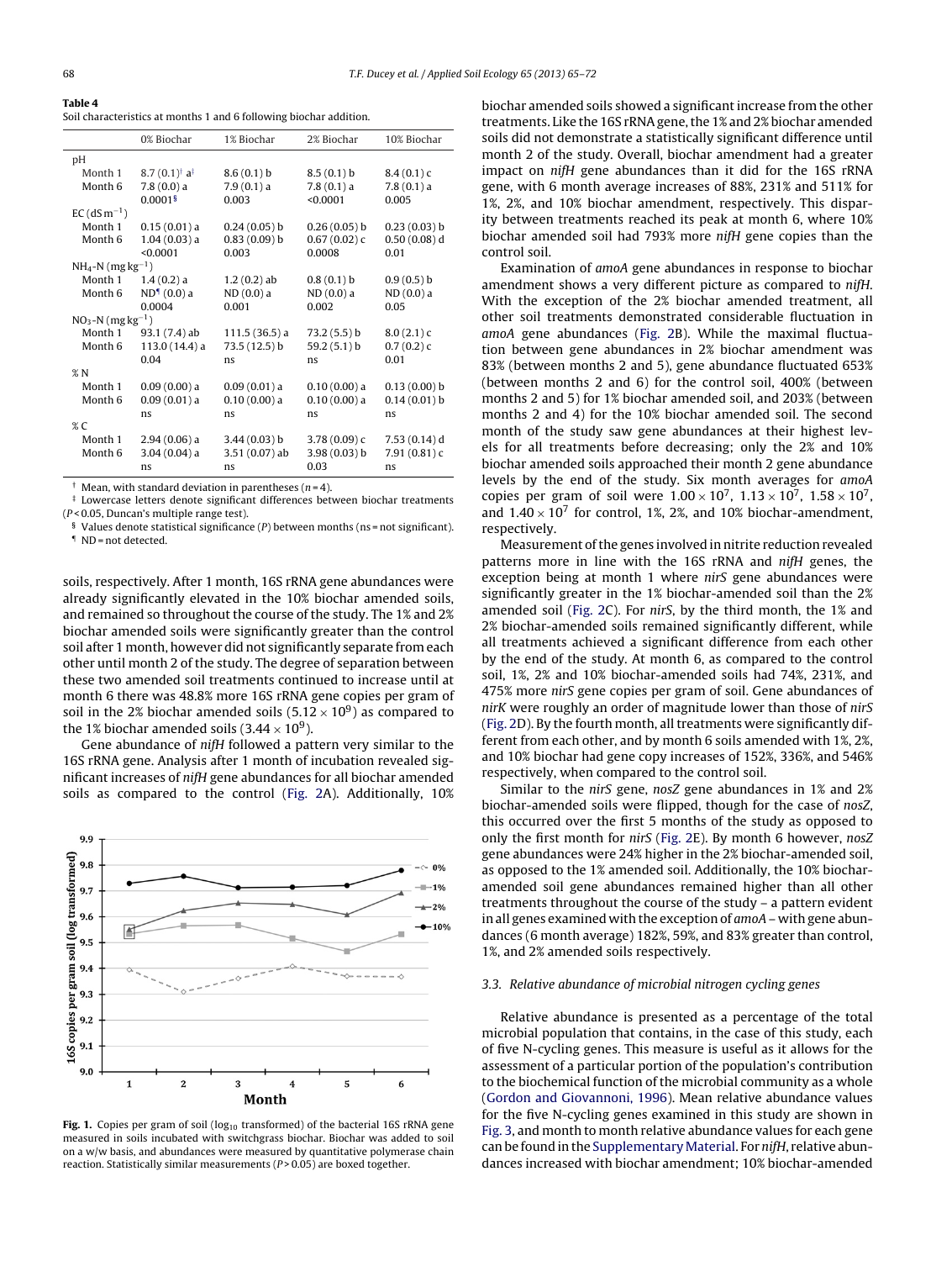<span id="page-4-0"></span>

Fig. 2. Copies per gram of soil (log<sub>10</sub> transformed) of the following genes: (A) nifH, involved in nitrogen fixation; (B) amoA, involved in ammonia oxidation; (C and D) nirS and nirK respectively, involved in the reduction of nitrate to nitric oxide; and (E) nosZ, involved in the reduction of nitrous oxide to dinitrogen. Genes were measured in soils incubated with switchgrass biochar. Biochar was added to soil on a w/w basis (0%  $\Diamond;$  1%  $\blacksquare;$  2%  $\blacktriangle;$  and 10%  $\bullet$  ), and abundances were measured by quantitative polymerase chain reaction. Statistically similar measurements ( $P > 0.05$ ) are boxed together.

soils displayed an almost three-fold increase over control soil, with 0.33% (as opposed to 0.12% for the control) of the total microbial population capable of fixing nitrogen. There was no statistical difference in relative abundances of amoA, although the percentage of the population capable of oxidizing  $NH<sub>4</sub>$  decreased by 44% (0.48% to 0.27%) between the control and 10% biochar amendment. Relative abundances for nirS trended upwards while the 10% biochar-amended soil grouped separately from the remainder of the treatments with 1.05% of the total soil microbial population carrying the gene responsible for reducing  $NO<sub>2</sub>$  to  $NO<sub>2</sub>$ . Relative abundances of nirK showed no significant difference across treatments. For nosZ, both the 1% and 10% biochar-amended soils had 1.09% of the microbial population carrying the gene responsible for converting the greenhouse gas  $N_2O$  to  $N_2$  [\(Fig.](#page-5-0) 3). When looking at the relative abundances across months, while relative abundances trend in a manner similar to the gene abundance values, there is considerable more overlap between treatments [\(Supplementary](#page-6-0) [Material\).](#page-6-0) It should be noted that by month 6 however, the control soils had the lowest relative abundance values, while the 10% biochar-amended soils had the highest relative abundance values, in four of the five genes studied ([Supplementary](#page-6-0) [Material\).](#page-6-0)

# 3.4. Correlations of gene abundances to soil characteristics

Correlation coefficients of gene and relative abundances with soil characteristics can be found in [Table](#page-5-0) 5. Gene abundances of the 16S rRNA, nifH, nirK, nirS and nosZ genes all demonstrated a positive relationship with % N and % C, and a negative relationship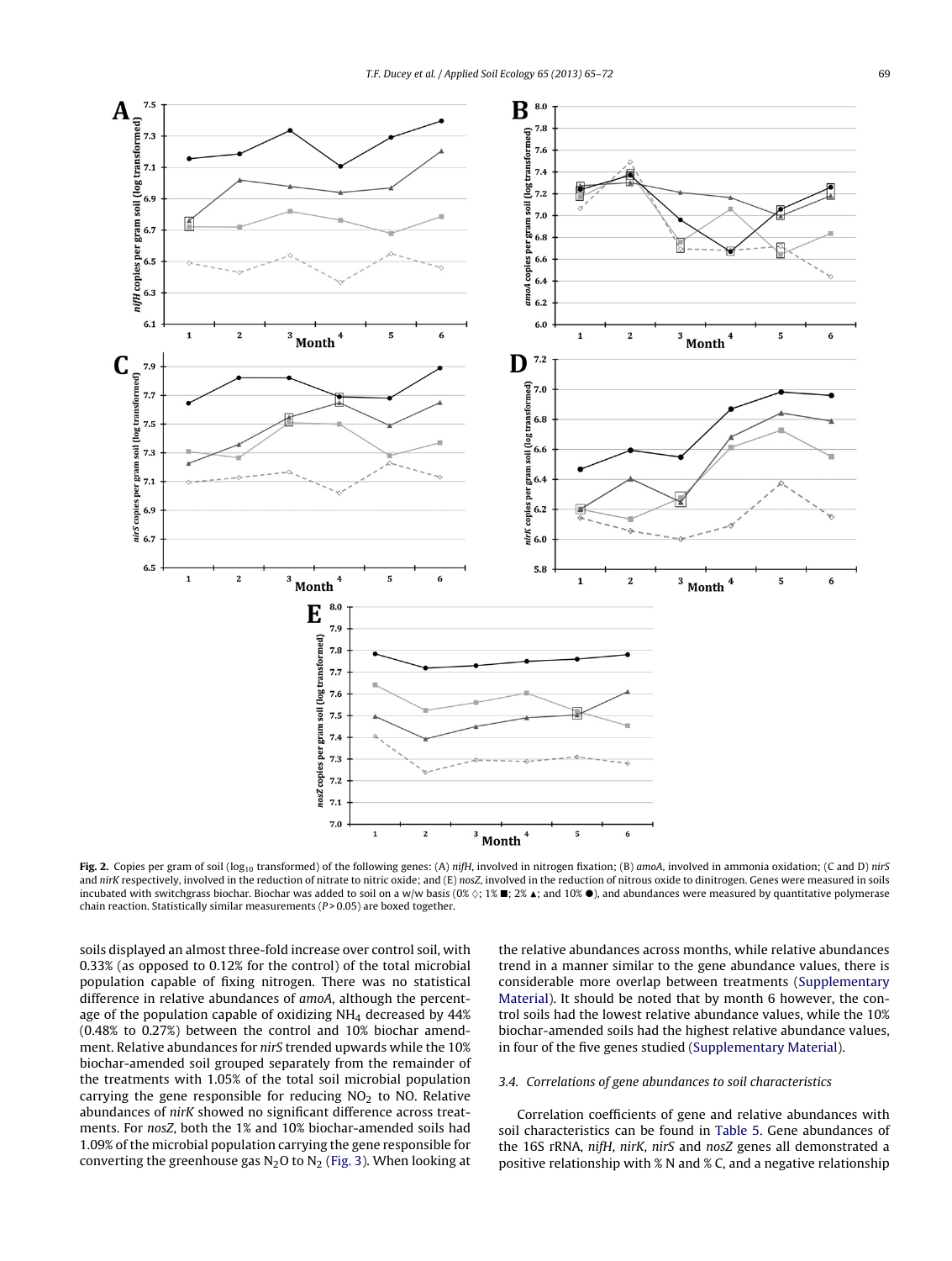<span id="page-5-0"></span>

**Fig. 3.** Relative abundances of the five nitrogen cycling genes examined in this study. Means and standard errors of relative abundances reported for each biochar amendment over the course of 6 months. Groupings for each gene were calculated by Duncan's multiple range test. Different letters correlate to statistically distinct groups ( $P < 0.05$ ).

with  $NO<sub>3</sub>$ -N. With the exception of nirK and nosZ, these statistically significant relationships remained when comparing relative abundances to soil characteristics. Gene abundances of nirK, and relative abundances of both nirK and nirS correlated negatively with pH. Gene and relative abundances of nosZ correlated negatively with EC. The amoA gene did not significantly correlate with any soil characteristics, nor did  $NH_4$ -N with any of the genes targeted in this study.

## **4. Discussion**

Analysis of the data revealed gene to gene variation in the patterns of the N-cycling genes monthly abundances as measured in this study. Irrespective of these variations and with the exception of amoA, by the first month and continuing throughout the study, the genes analyzed had significantly higher abundances in the biocharamended soils as compared to the control treatment. Additionally, with amoA serving again as the lone exception, at month 6 these differences were statistically significant not only from the control but from each other, indicating that each treatment had a substantial effect on microbial gene abundances. Furthermore, these increased gene abundances coincided with the rate of biochar addition; soil receiving 10% biochar had the greatest increase, followed by 2%, and finally 1% biochar addition.

#### **Table 5**

| Gene               | рH        | EC         | $NH_4-N$ | $NO3-N$      | %N        | $\%$ C                    |
|--------------------|-----------|------------|----------|--------------|-----------|---------------------------|
| <b>16S</b>         | ns        | ns         | ns       | $-0.89***$   | $0.73***$ | $0.78^{\ast\ast\ast\ast}$ |
| nifH               | ns        | ns         | ns       | $-0.91***$   | $0.78***$ | $0.83***$                 |
| amoA               | ns        | ns         | ns       | ns           | ns        | ns                        |
| nirS               | ns        | ns         | ns       | $-0.88$ **** | $0.76***$ | $0.81$ <sup>*</sup>       |
| nirK               | $-0.42^*$ | ns         | ns       | $-0.71$ **** | $0.56**$  | $0.64***$                 |
| nosZ               | ns        | $-0.55$ ** | ns       | $-0.85***$   | $0.77***$ | $0.83***$                 |
| Relative abundance |           |            |          |              |           |                           |
| $n$ if $H$         | ns        | ns         | ns       | $-0.85***$   | $0.80***$ | $0.82***$                 |
| amoA               | ns        | ns         | ns       | ns           | ns        | Ns                        |
| nir.S              | $-0.40$   | ns         | ns       | $-0.69$      | $0.68***$ | 0.69                      |
| nirK               | $-0.45^*$ | ns         | ns       | ns           | ns        | Ns                        |
| nosZ               | ns        | $-0.46*$   | ns       | ns           | ns        | <b>Ns</b>                 |

Statistical significance (P): ns (not significant).

- Statistical significance  $(P)$ : 0.05.
- \*\* Statistical significance  $(P)$ : 0.01.
- Statistical significance  $(P)$ : 0.001.
- Statistical significance  $(P)$ : <0.0001.

Correlation of gene abundances with soil characteristics revealed a number of relationships. The 16S rRNA gene, along with nifH, nirS, nirK, and nosZ all demonstrated a positive relationship with % N and % C and a negative relationship with  $NO<sub>3</sub>-N$ . Correlation between microbial biomass and nitrogen availability has been documented previously, and indicates the importance of N in microbial metabolism [\(Kaiser](#page-7-0) et [al.,](#page-7-0) [1992\).](#page-7-0) Furthermore, [Strong](#page-7-0) et [al.](#page-7-0) [\(1999\)](#page-7-0) discuss the role of the soil matrix in N mineralization, hypothesizing that soil wetting cycles may result in the movement of N into microbial-laden pores. Concomitantly, biochar has been reported to increase moisture holding capacity [\(Chen](#page-7-0) et [al.,](#page-7-0) [2010;](#page-7-0) [Glaser](#page-7-0) et [al.,](#page-7-0) [2002;](#page-7-0) [Novak](#page-7-0) et [al.,](#page-7-0) [2012\),](#page-7-0) which likewise held true for this study (data not shown). This increase in water storage, along with movement of N into areas of high microbial activity, may account for the strong correlation between microbial abundance and % N in this study. This hypothesis is seemingly further advanced by the negative relationships of the 16S rRNA gene, as well as nifH, nirS, nirK, and nosZ gene abundances to  $NO<sub>3</sub>-N$  which, given the low levels of NH<sub>4</sub>-N available throughout the course of this study, seem to indicate that, in biochar-amended soils,  $NO<sub>3</sub>$ -N utilization would have been more pronounced [\(Burger](#page-7-0) [and](#page-7-0) [Jackson,](#page-7-0) [2003\).](#page-7-0) Similarly, [Lentz](#page-7-0) [and](#page-7-0) [Ippolito](#page-7-0) [\(2012\)](#page-7-0) found a decrease in corn silage total N concentration and uptake, as compared to a control, when 0.5% biochar was applied to a Portneuf surface soil. The authors speculated that the reduction in plant N was related to an increase in microbial population growth and subsequently immobilization of N.

The positive relationship of the 16S rRNA gene to % C can be attributed to microbial heterotrophic metabolism ([Zak](#page-7-0) et [al.,](#page-7-0) [1990\).](#page-7-0) A similar relationship between nifH, nirS, nirK, and nosZ and % C can also be explained given the heterotrophic nature of the organisms which carry these genes ([Knowles,](#page-7-0) [1982\).](#page-7-0) Additionally, when factoring in the relationships with  $\%$  N and NO<sub>3</sub>-N, these results suggest that the addition of biochar increased microbial activity and growth. Increased gene abundances in biochar amended soils by the first month of this study are consistent with the results of [Smith](#page-7-0) et [al.](#page-7-0) [\(2010\)](#page-7-0) that demonstrated a labile C pool rapidly consumed by microorganisms in the days immediately after biochar addition. These results are further supported by [Pietikainen](#page-7-0) et [al.\(2000\),](#page-7-0) who saw higher microbial growth rates in charcoal layers. Likewise, in a study designed to examine the effects of wildfire-produced charcoal on soil ecosystems, [Kolb](#page-7-0) et [al.](#page-7-0) [\(2009\)](#page-7-0) demonstrated increasing microbial biomass and activity across several soil types. These increases corresponded to increasing biochar application rates, and occurred in all four soils that were examined. Biochar application rates were similar in the Kolb et al. study to those undertaken in our experiments, with a top application rate of 10% (w:w). We recognize that the 10% application rate is high, at approximately  $100$  tons ac<sup>-1</sup>, however as we rise to the challenge of attaining sustainable rates of agricultural production to meet the required food resources for the world ([Clark,](#page-7-0) [2009\),](#page-7-0) it may require drastic measures to rehabilitate severely degraded soils. Therefore, while most instances of a 10% biochar application rate may be unwarranted, we would warn against completely dismissing such an approach.

The results of Kolb et al., combined with the data reported in this study, suggest that the effects of biochar amendment on microbial populations can be reasonably anticipated. It should also be recognized that in our study, these increased abundances persisted throughout the course of the 6 month study, indicating that these increased microbial populations are able to be supported by soils receiving biochar-amendment. Likewise, the responses of nirS- and nosZ-carrying organisms, which in the first month saw higher gene abundances in the 1% biochar amended soils than the 2%, rules out the possibility that these microorganisms originated in the biochar itself. Detailing the rapid growth of these populations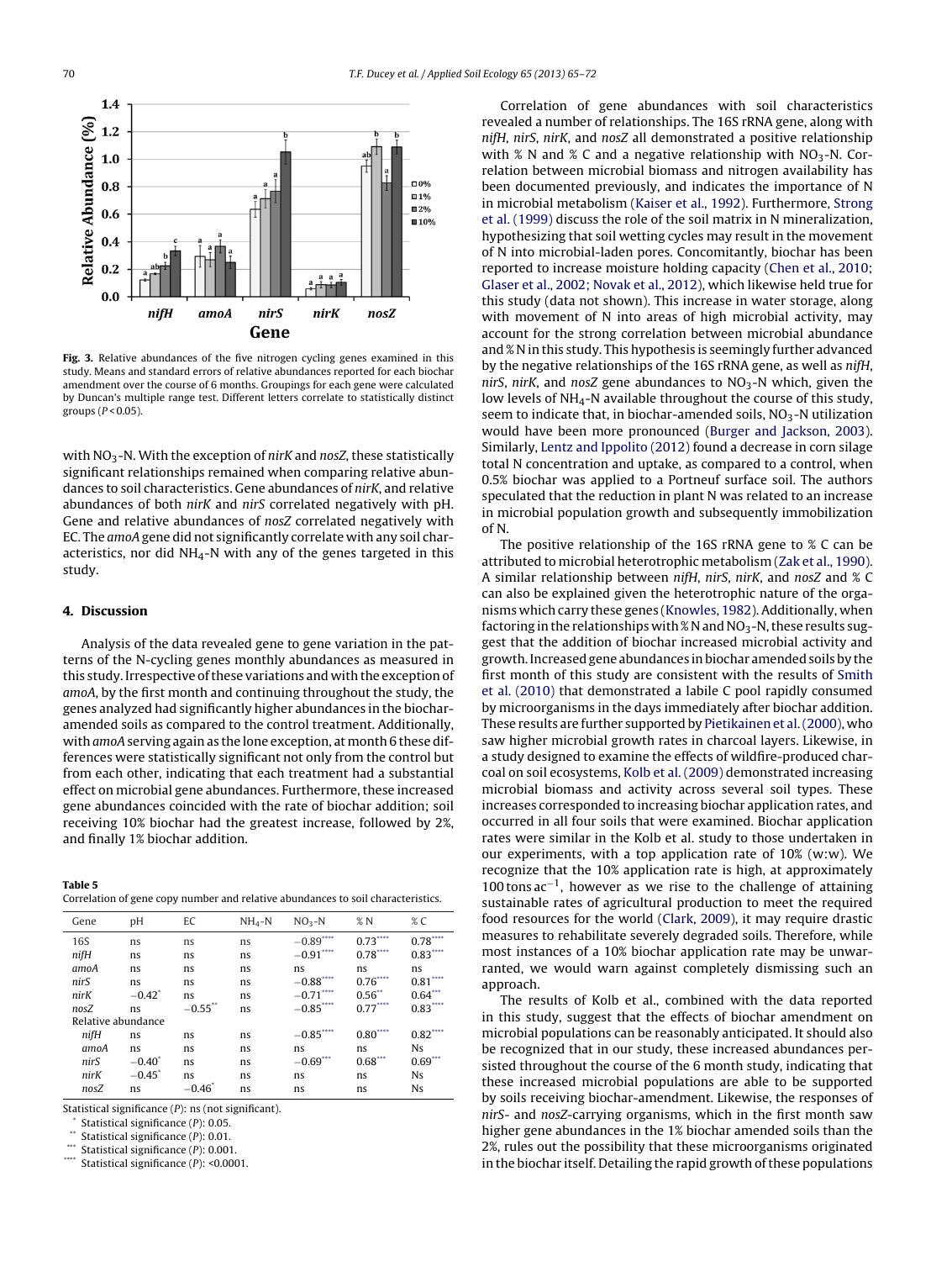<span id="page-6-0"></span>immediately following the addition of biochar will be the subject of future studies.

Such rapid growth however does not appear to have been mimicked by the amoA-carrying, chemolithoautotrophic, ammonia oxidizing bacterial (AOB) populations which rely predominantly on the oxidation of NH4-N for energy production and growth [\(Arp](#page-7-0) et [al.,](#page-7-0) [2007\).](#page-7-0) Despite the reliance of AOB populations on  $NH_4-N$ , there was no correlation between  $amoA$  and  $NH<sub>4</sub>$ -N which indicates that additional factors, currently unknown, must have played a role in regulating amoA abundances. Abundances of amoA were seen to decrease after the second month, which is similar to results published by Anderson et al. (2011) that demonstrated decreases in the abundance of Nitrosomonadaceae in soils treated with ryegrassderived biochar. It should be noted that control soils exhibited a similar pattern, indicating that the study conditions may have factored in the exhibited patterns of amoA. However by 6 months, while amoA abundances in the control soil continued to drop, amoA abundances in biochar-amended treatments began to increase; this may be indicative of a recovery in the  $NH<sub>4</sub>$ -N oxidizing populations.

Interestingly, while gene abundances increased dramatically with biochar amendment, relative abundances had modest increases. In fact, only nifH and nirS, over the course of the 6 month study period, showed significant increases in relative abundance between control soil and the highest rate of biochar addition. However by month 6, four out of the five genes examined, with the exception of nosZ, showed trends where all three biochar treatments had higher relative abundances over the control. Given the month to month variability in these measurements however, further study needs to be conducted in order to determine the longer term trends of biochar amendment to microbial community structure and function. Such variability has been demonstrated in other studies that have looked at the effects of biochar application on soil microbial characteristics [\(Lehmann](#page-7-0) et [al.,](#page-7-0) [2011\).](#page-7-0) In a field study by [Castaldi](#page-7-0) et [al.](#page-7-0) [\(2011\),](#page-7-0) while they reported no negative impacts on amending soils with a wood-derived biochar, increases in microbial activity were only transient. If this proved to be the case in the longer-term for the biochar treatment examined in this study, physico-chemical benefits in the form of increased carbon storage, aggregate formation, and water holding capacity could still be realized [\(Novak](#page-7-0) et [al.,](#page-7-0) [2012\).](#page-7-0)

Abundance measures, gene and relative, are worthy of consideration when looking at the soil biochemistry as they address two different issues. Gene abundance can be regarded as the total microbial biomass that contributes to a specific process (i.e., nitrogen fixation, nitrification, or denitrification), while relative abundance is the proportion of the microbial community that contributes to this process. In addition, these two values need not be mutually connected; as long as the abundance of a gene decreases or increases at a rate similar to the losses or gains in abundance that the microbial community experiences as a whole, that gene's relative abundance remains the same.

In the present study, the increased gene abundances indicate that – assuming conditions ideal for gene expression and subsequent enzymatic function – the amount of N cycled by these biochar-amended soils would also be increased. Furthermore, the consistency in the relative abundances of amoA and nosZ between treatments, indicate that the N cycled through these two steps would be proportionally the same. Increases in the relative abundances of nifH indicate that the use of biochar could have a beneficial impact on agricultural soil management by increasing the proportion of fixed nitrogen in those soils available for plants. When considering denitrification, the increase in relative abundance of nirS indicates increased nitrate reduction – once again assuming ideal conditions – in soils amended with 10% biochar, which could result in the loss of plant available N. Care should therefore be taken when considering such high rates of biochar

application to land used for crop production, so that any shifts in microbial populations caused by biochar do not negatively impact plant growth. Statistically similar relative abundances of nosZ indicate that percentages of the greenhouse gas (GHG) nitrous oxide emanating from these soils should remain level, regardless of the rate of biochar amendment. Whereas reduced nosZ levels could have resulted in higher levels of GHG emissions. It should be noted however that these proportions do not take into account the environmental factors which regulate the expression of each gene, and may be controlled by biochar addition. Further study would need to be conducted to elucidate the role that biochar plays in controlling biogeochemical fluxes under various field conditions. Given the multitude of conditions that can be used to create biochar, all of which can result in changes to its physicochemical properties, these studies would ideally be tailored to address specific land management issues.

In order to study the efficacy of biochar in the management of erosion-degraded soils, we utilized an exposed B horizon soil; such exposures are a common phenomenon in the areas of Idaho from which this soil originated. The A horizon of soils in this area of Idaho are typically no more than 30 cm thick, and with a management history which usually involves furrow irrigation, are prone to erosion. The B horizon is highly calcareous (∼25% free lime content; [Robbins](#page-7-0) et [al.,](#page-7-0) [1997\)](#page-7-0) with an alkaline pH; in our study the pH in the control started at 8.7. Our premise therefore was to apply a low pH biochar with the understanding that this would help reduce soil pH, reduce volatilization of ammonia, and increase micronutrient availability. Based on these preferred outcomes, we utilized switchgrass as the biochar feedstock. When created under conditions outlined in [Table](#page-1-0) 1, this biochar is known for its low pH characteristics, as well as for its enhanced water storage capacity ([Novak](#page-7-0) et [al.,](#page-7-0) [2012\)](#page-7-0) and excellent biomass qualities ([Monti](#page-7-0) et [al.,](#page-7-0) [2008\).](#page-7-0)

In fact, while moisture storage and pH happen to be two of the most common soilfactors targeted for alteration by biochar amendment ([Clough](#page-7-0) [and](#page-7-0) [Condron,](#page-7-0) [2010;](#page-7-0) [Novak](#page-7-0) et [al.,](#page-7-0) [2009a,](#page-7-0) [2012\),](#page-7-0) they also happen to be two of the greatest factors for driving microbial diversity ([Griffiths](#page-7-0) et [al.,](#page-7-0) [2011\).](#page-7-0) Therefore, it is suggested that great care be taken when selecting a biochar for use as an amendment such that its use will improve not only the soils chemical and physical properties, but its biological properties as well. These biological properties, reflected in part by soil bacterial community structure and activity, will play a significant role in nutrient cycling processes which contribute to acceptable plant growth.

### **Acknowledgements**

We would like to thank Dr. Isabel Lima for aid in surface area analysis, Monica Sokol for sample preparation, and Anthony D. Shriner for technical assistance. Special thanks also go to thank Kenneth C. Stone for assistance with SAS, and Laurel Kluber for helpful comments that improved this manuscript. The mention of firm names or trade products does not imply that they are endorsed or recommended by the U.S. Department of Agriculture over other firms or similar products not mentioned.

#### **Appendix A. Supplementary data**

Supplementary data associated with this article can be found, in the online version, at [http://dx.doi.org/10.1016/j.apsoil.](http://dx.doi.org/10.1016/j.apsoil.2013.01.006) [2013.01.006](http://dx.doi.org/10.1016/j.apsoil.2013.01.006).

#### **References**

Anderson, C.R., Condron, L.M., Clough, T.J., Fiers, M., Stewart, A., Hill, R.A., Sherlock, R.R., 2011. Biochar induced soil microbial community change: implications for biogeochemical cycling of carbon, nitrogen and phosphorus. Pedobiologia 54, 309–320.